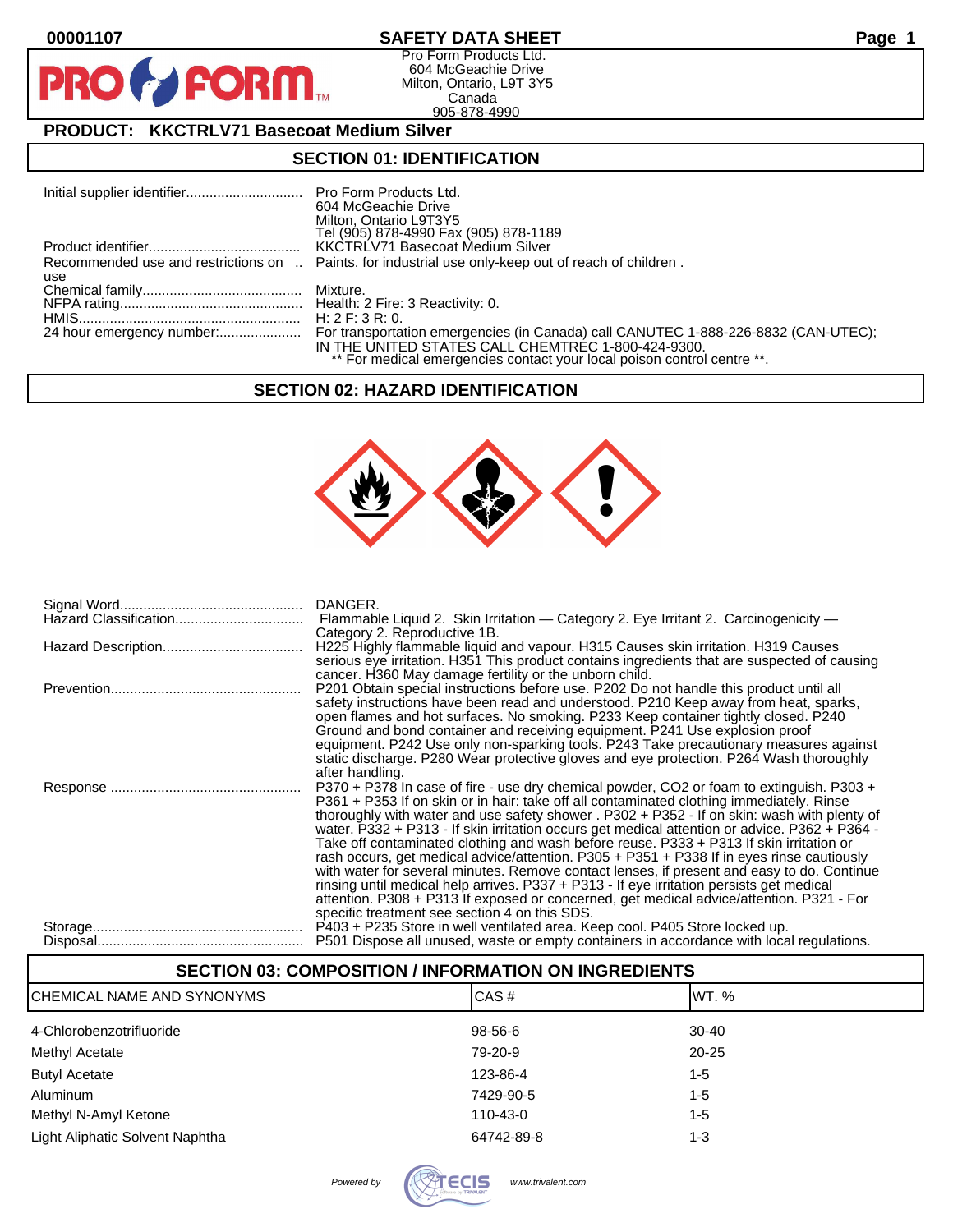| <b>SECTION 03: COMPOSITION / INFORMATION ON INGREDIENTS</b> |                |           |  |
|-------------------------------------------------------------|----------------|-----------|--|
| Xylene                                                      | 1330-20-7      | $0.5 - 2$ |  |
| Naphtha (petroleum), hydrotreated heavy                     | 64742-48-9     | $0.5 - 2$ |  |
| Solvent Naphtha, Light Aromatics                            | 64742-95-6     | < 1.3     |  |
| Ethylbenzene                                                | $100 - 41 - 4$ | $0.1 - 1$ |  |
| N-methyl pyrrolidone                                        | 872-50-4       | $0.1 - 1$ |  |
|                                                             |                |           |  |

#### **SECTION 04: FIRST-AID MEASURES**

| In case of contact, immediately flush eyes, keeping eyelids open, with plenty of water for at least 15 minutes. Get medical attention immediately.                                                                                                                                            |
|-----------------------------------------------------------------------------------------------------------------------------------------------------------------------------------------------------------------------------------------------------------------------------------------------|
| Remove all contaminated clothing and immediately wash the exposed areas with copious<br>amounts of water for a minimum of 30 minutes or up to 60 minutes for critical body areas. If                                                                                                          |
| irritation persists, seek medical attention. Wash clothing before reuse.<br>If inhaled, remove to fresh air. If not breathing, give artificial respiration. If breathing is<br>difficult, give oxygen, obtain medical attention.                                                              |
| If ingestion is suspected, contact physician or poison control center immediately. Do not<br>induce vomiting. If spontaneous vomiting occurs have victim lean forward with head down to prevent aspiration of fluid into the lungs. Never give anything by mouth to an<br>unconscious person. |
| Treat victims symptomatically. In the event of an incident involving this product ensure that medical authorities are provided a copy of this safety data sheet.                                                                                                                              |

#### **SECTION 05: FIRE-FIGHTING MEASURES**

| Suitable and unsuitable extinguishing<br>media                                                                                                                                          | "Alcohol" foam, CO2, dry chemical. Water spray. Do not use water in a jet.                                                                                                                                                                                                                                                                                                                                                                                                                                                                                             |  |
|-----------------------------------------------------------------------------------------------------------------------------------------------------------------------------------------|------------------------------------------------------------------------------------------------------------------------------------------------------------------------------------------------------------------------------------------------------------------------------------------------------------------------------------------------------------------------------------------------------------------------------------------------------------------------------------------------------------------------------------------------------------------------|--|
| Specific hazards arising from the<br>hazardous product, such as the nature of<br>any hazardous combustion products<br>Special protective equipment and<br>precautions for fire-fighters | Oxides of carbon (CO, CO2). Hydrogen chloride. hydrogen flouride. Hydrocarbon fumes<br>and smoke.                                                                                                                                                                                                                                                                                                                                                                                                                                                                      |  |
|                                                                                                                                                                                         | Firefighter should be equipped with self-contained breathing apparatus and full protective<br>clothing to protect against potentially toxic and irritating fumes. Cool fire-exposed<br>containers with cold water spray. Heat will cause pressure buildup and may cause<br>explosive rupture. Solvent vapours may be heavier than air and may build up and travel<br>along the ground to an ignition source, which may result in a flash back to the source of the<br>vapours. Keep run-off water from entering sewers and other waterways. Dike for water<br>control. |  |
| <b>SECTION 06: ACCIDENTAL RELEASE MEASURES</b>                                                                                                                                          |                                                                                                                                                                                                                                                                                                                                                                                                                                                                                                                                                                        |  |

 Leak/spill.................................................. Ventilate. Eliminate all sources of ignition. Contain the spill. Evacuate all non-essential personnel. Avoid all personal contact. Absorb with earth, sand, or another dry inert material. Shovel into suitable unsealed containers, transport to well-ventilated area (outside) and treat with neutralizing solution: mixture of water (80%) with non-ionic surfactant Tergitol TMN-10 (20%); or water (90%), concentrated ammonia (3-8%) and detergent (2%). Spilled material and water rinses are classified as chemical waste, and must be disposed of in accordance with current local, provincial, state, and federal regulations. Prevent runoff into drains, sewers, and other waterways.

## **SECTION 07: HANDLING AND STORAGE**

| Precautions for safe handling              | Keep away from heat, sparks, and open flame. Ensure that equipment is properly bonded<br>and grounded during filling and transferring as product may become electrostatically<br>charged. Avoid all skin contact. Handle with care. Avoid breathing vapours or mist.<br>Ventilate adequately, otherwise wear an appropriate breathing apparatus. Employees<br>should wash hands and face before eating or drinking. |
|--------------------------------------------|---------------------------------------------------------------------------------------------------------------------------------------------------------------------------------------------------------------------------------------------------------------------------------------------------------------------------------------------------------------------------------------------------------------------|
| Conditions for safe storage, including any | Keep away from heat, sparks, and open flames. Keep container closed when not in use.                                                                                                                                                                                                                                                                                                                                |
| incompatibilities                          | Store away from incompatible materials. Keep away from acids and alkalis. Store away                                                                                                                                                                                                                                                                                                                                |

## from strong oxidizers.

## **SECTION 08: EXPOSURE CONTROLS / PERSONAL PROTECTION**

| <b>INGREDIENTS</b>       | <b>ACGIH TLV</b><br><b>ITWA</b> | <b>STEL</b>     | OSHA PEL<br>'PEL | <b>STEL</b>     | <b>NIOSH</b><br><b>IREL</b> |
|--------------------------|---------------------------------|-----------------|------------------|-----------------|-----------------------------|
| 4-Chlorobenzotrifluoride | Not established                 | Not established | Not established  | Not established | Not established             |

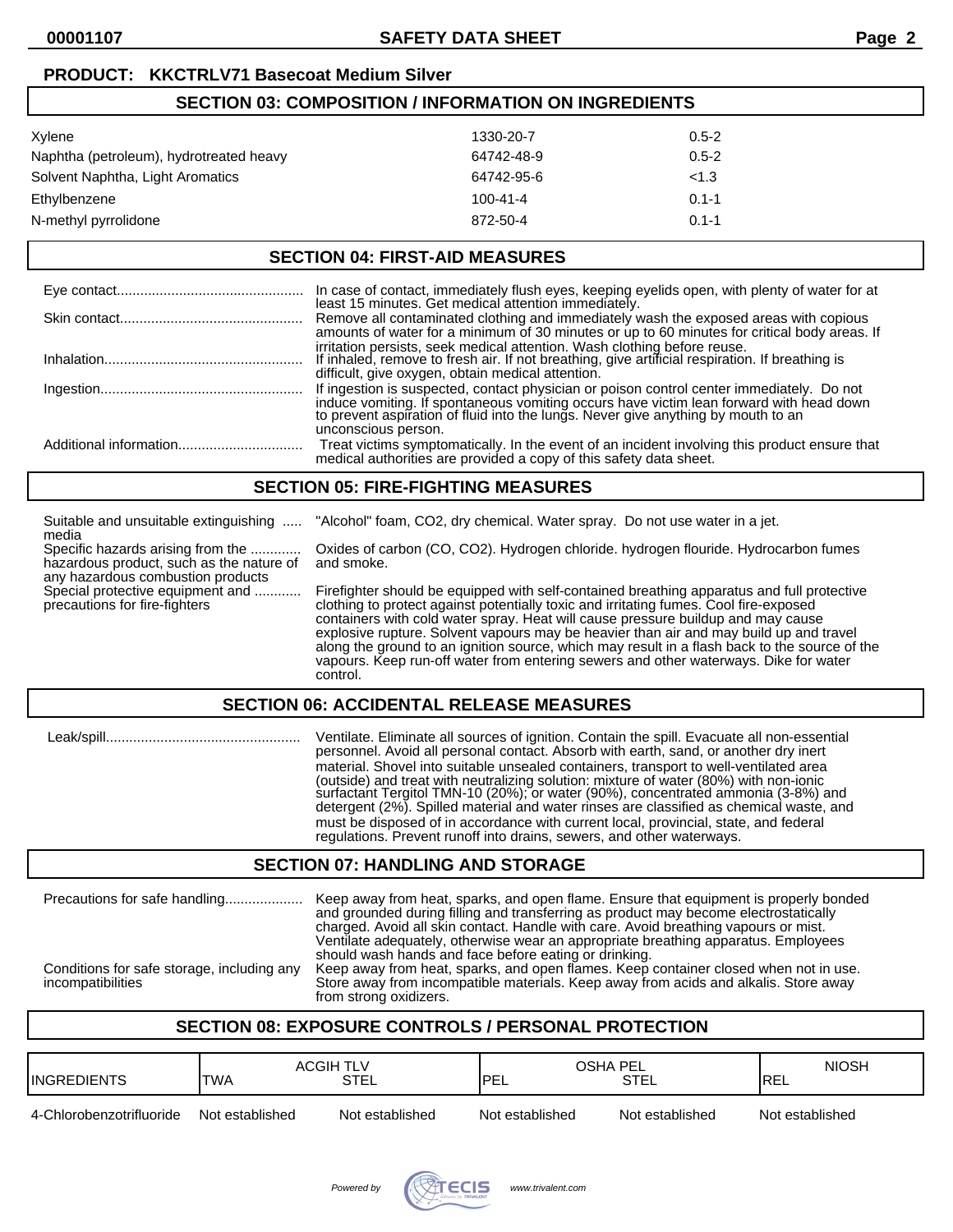# **PRODUCT: KKCTRLV71 Basecoat Medium Silver**

# **SECTION 08: EXPOSURE CONTROLS / PERSONAL PROTECTION**

|                                                                                                                                                                                                                                                                                                                                                                                                                                                                                                                                                                                            |                    | <b>ACGIH TLV</b>                                   |                              | <b>OSHA PEL</b>                  | <b>NIOSH</b>              |
|--------------------------------------------------------------------------------------------------------------------------------------------------------------------------------------------------------------------------------------------------------------------------------------------------------------------------------------------------------------------------------------------------------------------------------------------------------------------------------------------------------------------------------------------------------------------------------------------|--------------------|----------------------------------------------------|------------------------------|----------------------------------|---------------------------|
| INGREDIENTS                                                                                                                                                                                                                                                                                                                                                                                                                                                                                                                                                                                | <b>TWA</b>         | <b>STEL</b>                                        | PEL                          | <b>STEL</b>                      | REL                       |
| Methyl Acetate                                                                                                                                                                                                                                                                                                                                                                                                                                                                                                                                                                             | 200 ppm            | $250$ ppm                                          | 200 ppm                      | 250 ppm in some<br><b>States</b> | 200 ppm                   |
|                                                                                                                                                                                                                                                                                                                                                                                                                                                                                                                                                                                            |                    | CA ON: 200ppm (TWA), 250ppm (STEL)                 |                              |                                  |                           |
| <b>Butyl Acetate</b>                                                                                                                                                                                                                                                                                                                                                                                                                                                                                                                                                                       | $150$ ppm          | $200$ ppm                                          | $150$ ppm                    | 200 ppm vacated                  | 150 ppm - STEL 200<br>ppm |
|                                                                                                                                                                                                                                                                                                                                                                                                                                                                                                                                                                                            |                    | CA ON: 50ppm (TWA), 150 ppm (STEL)                 |                              |                                  |                           |
| Aluminum                                                                                                                                                                                                                                                                                                                                                                                                                                                                                                                                                                                   | No data            | No data                                            | No data                      | No data                          | No data                   |
|                                                                                                                                                                                                                                                                                                                                                                                                                                                                                                                                                                                            | 1 $mg/m3$          |                                                    |                              |                                  |                           |
| Methyl N-Amyl Ketone                                                                                                                                                                                                                                                                                                                                                                                                                                                                                                                                                                       | 50 ppm             | Not established<br>ON OEL: 25 ppm; 115 mg/m3 (TWA) | 100 ppm                      | 465 mg/m3 TWA                    | Not established           |
| <b>Light Aliphatic Solvent</b><br>Naphtha                                                                                                                                                                                                                                                                                                                                                                                                                                                                                                                                                  | Not established    | Not established                                    | Not established              | Not established                  | Not established           |
| Xylene                                                                                                                                                                                                                                                                                                                                                                                                                                                                                                                                                                                     | 50 ppm             | $150$ ppm                                          | 100 ppm TWA                  | Not established                  | Not established           |
|                                                                                                                                                                                                                                                                                                                                                                                                                                                                                                                                                                                            |                    | CA ON: 100ppm (TWA); 150ppm (STEL)                 |                              |                                  |                           |
| Naphtha (petroleum),<br>hydrotreated heavy                                                                                                                                                                                                                                                                                                                                                                                                                                                                                                                                                 | $175$ ppm          | Not established                                    | Not established              | Not established                  | Not established           |
| Solvent Naphtha, Light<br>Aromatics                                                                                                                                                                                                                                                                                                                                                                                                                                                                                                                                                        | Not established    | Not established                                    | 500 ppm (2000)<br>mg/m3) TWA | Not established                  | 350 mg/m3 TWA             |
| Ethylbenzene                                                                                                                                                                                                                                                                                                                                                                                                                                                                                                                                                                               | $100$ ppm          | $125$ ppm                                          | $100$ ppm                    | Not established                  | 100 ppm / STEL 125<br>ppm |
|                                                                                                                                                                                                                                                                                                                                                                                                                                                                                                                                                                                            | CA ON: 20ppm (TWA) |                                                    |                              |                                  |                           |
| N-methyl pyrrolidone                                                                                                                                                                                                                                                                                                                                                                                                                                                                                                                                                                       | Not Established    | Not Established                                    | Not Established              | Not Established                  | Not Established           |
| Chemical safety goggles and full faceshield if a splash hazard exists.<br>Chemical resistant gloves.<br>Wear adequate protective clothes.<br>Safety boots per local regulations.<br>Local exhaust ventilation is recommended. Wear an appropriate, properly fitted respirator<br>when contaminant levels exceed the recommended exposure limits.<br>Emergency showers and eye wash stations should be available.<br>Local exhaust at points of emission. Ventilation system must be designed vapor and<br>Appropriate engineering controls<br>explosion proof for handling solvent vapors. |                    |                                                    |                              |                                  |                           |

# **SECTION 09: PHYSICAL AND CHEMICAL PROPERTIES**

| Appearance/Physical state<br>Liquid.                           |  |
|----------------------------------------------------------------|--|
| Silver.                                                        |  |
| Characteristic odour. Naphthalenic.                            |  |
| Not available.                                                 |  |
| Vapour pressure (mm Hg)<br>No data.                            |  |
| $>1$ .                                                         |  |
| No data.                                                       |  |
| Relative Density (Specific Gravity)<br>9.38 lbs/USG; 1.135.    |  |
| Melting / Freezing point (deg C)<br>No data.                   |  |
| No data.                                                       |  |
| Initial boiling point / boiling range (deg C).<br>>55 °C.      |  |
| No data.                                                       |  |
| Flash point (deg C), method<br>$-15.6^{\circ}$ C. (estimated). |  |
| Auto ignition temperature (deg C)<br>$>200.$ (estimate).       |  |
| Upper flammable limit (% vol)<br>16.0.                         |  |
| Lower flammable limit (% vol)<br>0.6.                          |  |
| Partition coefficient - n-octanol/water<br>Not available.      |  |
| 76.08.                                                         |  |
| 173.7 g/L - 1.45 lb/USG.                                       |  |
| Not available.<br>Decomposition temperature                    |  |
| 2280 cPs. #4 @ 20 RPM.                                         |  |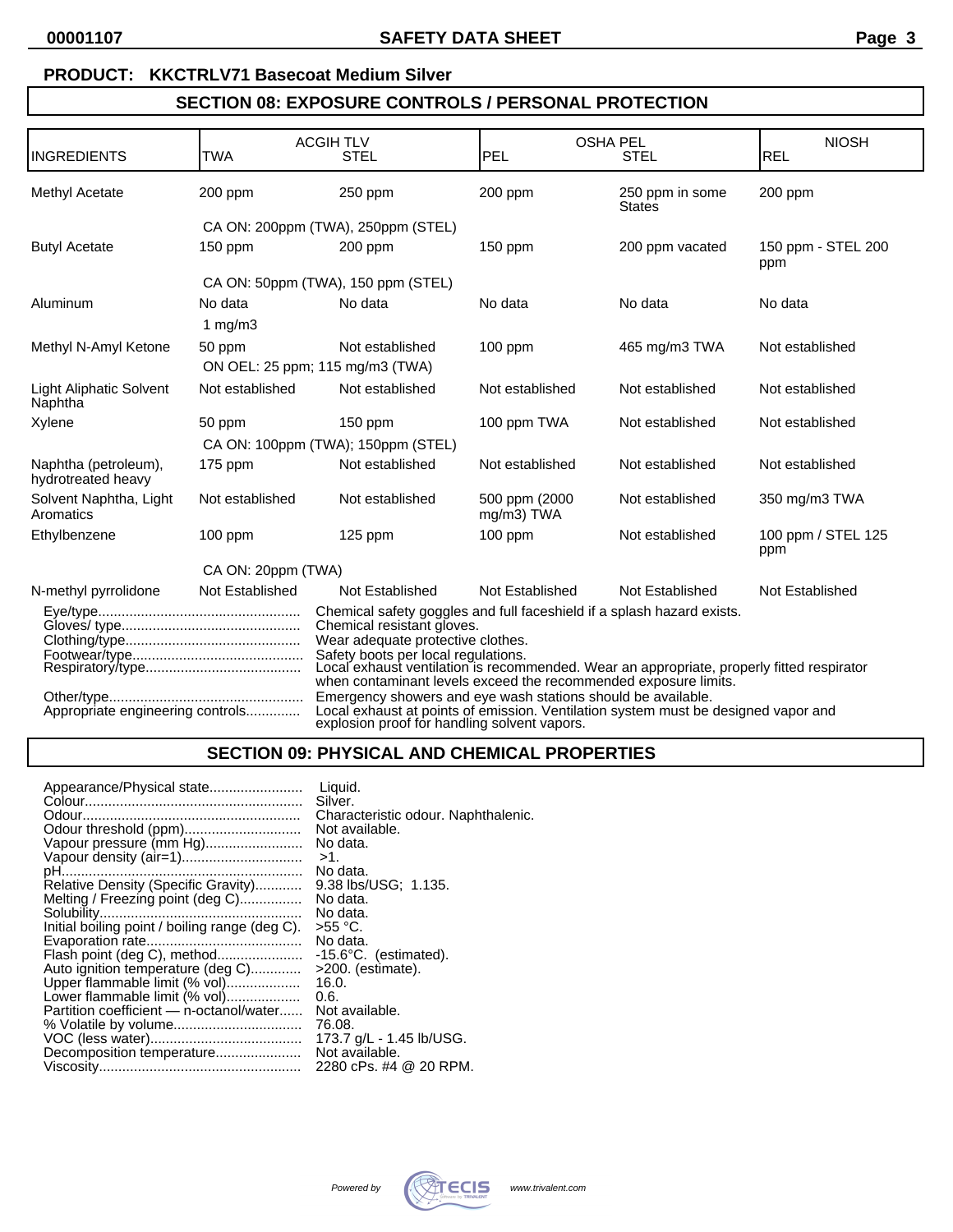### **PRODUCT: KKCTRLV71 Basecoat Medium Silver**

## **SECTION 10: STABILITY AND REACTIVITY**

Reactivity .................................................. Avoid heat, sparks and flames. discharge, shock or vibration Hazardous decomposition products.......... Oxides of carbon (CO,CO2). Smoke.<br>Possibility of hazardous reactions.............. Hazardous polymerization will not occur. Possibility of hazardous reactions.............

Chemical stability...................................... Stable at normal temperatures and pressures. Strong acids. Strong bases. Strong oxidizers.

### **SECTION 11: TOXICOLOGICAL INFORMATION**

| <b>INGREDIENTS</b>                      |                                                                                                                                                                                                                                                                                                                                                                             | <b>LC50</b>                                                                                                                                                                                                                                                                                                              | LD50                                                       |
|-----------------------------------------|-----------------------------------------------------------------------------------------------------------------------------------------------------------------------------------------------------------------------------------------------------------------------------------------------------------------------------------------------------------------------------|--------------------------------------------------------------------------------------------------------------------------------------------------------------------------------------------------------------------------------------------------------------------------------------------------------------------------|------------------------------------------------------------|
| 4-Chlorobenzotrifluoride                |                                                                                                                                                                                                                                                                                                                                                                             | 4479 ppm                                                                                                                                                                                                                                                                                                                 | $>6,800$ mg/kg (rat oral);<br>>2,700 mg/kg (rabbit dermal) |
| Methyl Acetate                          |                                                                                                                                                                                                                                                                                                                                                                             | $>49$ mg/L (4 hr) rat                                                                                                                                                                                                                                                                                                    | $6482$ mg/kg (oral rat);<br>>2,000 mg/kg (dermal rat)      |
| <b>Butyl Acetate</b>                    |                                                                                                                                                                                                                                                                                                                                                                             | 390 ppm (4 hr)                                                                                                                                                                                                                                                                                                           | 10768 mg/kg oral rat 17600 mg/kg<br>dermal rabbit          |
| Aluminum                                |                                                                                                                                                                                                                                                                                                                                                                             | No data                                                                                                                                                                                                                                                                                                                  | No data                                                    |
| Methyl N-Amyl Ketone                    |                                                                                                                                                                                                                                                                                                                                                                             | Not Available                                                                                                                                                                                                                                                                                                            | 1,670 mg/kg rat oral<br>12,600<br>mg/kg rabbit dermal      |
| Light Aliphatic Solvent Naphtha         |                                                                                                                                                                                                                                                                                                                                                                             | 3400 ppm 4hr rat                                                                                                                                                                                                                                                                                                         | 3000 mg/kg dermal rat                                      |
| Xylene                                  |                                                                                                                                                                                                                                                                                                                                                                             | 6350 ppm 4 hours rat                                                                                                                                                                                                                                                                                                     | >3523 mg/kg rat oral                                       |
| Naphtha (petroleum), hydrotreated heavy |                                                                                                                                                                                                                                                                                                                                                                             | $>8500$ mg/m3 (rat, 4 hr)                                                                                                                                                                                                                                                                                                | $>6000$ mg/kg (oral, rat)                                  |
| Solvent Naphtha, Light Aromatics        |                                                                                                                                                                                                                                                                                                                                                                             | 5.2 mg/L 4 hours, rat 3400 ppm 4 > 5,000 mg/kg rat oral > 2,000<br>hours, rat                                                                                                                                                                                                                                            | mg/kg rabbit dermal                                        |
| Ethylbenzene                            |                                                                                                                                                                                                                                                                                                                                                                             | No data                                                                                                                                                                                                                                                                                                                  | 3,500 mg/kg rat oral<br>17,800 mg/kg rabbit dermal         |
| N-methyl pyrrolidone                    |                                                                                                                                                                                                                                                                                                                                                                             | No Data                                                                                                                                                                                                                                                                                                                  | 3600 mg/kg (oral, rat)                                     |
|                                         | Eye contact. Skin contact. Inhalation.                                                                                                                                                                                                                                                                                                                                      |                                                                                                                                                                                                                                                                                                                          |                                                            |
|                                         | Inhalation of vapours or mist may cause drowsiness or dizziness. Can cause moderate<br>skin or eye irritation. Irritating to mucous membranes and upper respiratory tract. May<br>cause sensitization by skin contact.                                                                                                                                                      |                                                                                                                                                                                                                                                                                                                          |                                                            |
|                                         | May aggravate pre-existing skin and eye disorders. Prolonged or repeated exposure may<br>result in an allergic respiratory reaction in sensitive individuals. Breathing high<br>concentrations of vapour may cause anesthetic effects and serious health effects.<br>Intentional misuse by deliberately concentrating and inhaling this product may be harmful<br>or fatal. |                                                                                                                                                                                                                                                                                                                          |                                                            |
|                                         |                                                                                                                                                                                                                                                                                                                                                                             | Xylene has been listed by IARC as a Group 3; not classifiable as to its carcinogenicity to                                                                                                                                                                                                                               |                                                            |
|                                         |                                                                                                                                                                                                                                                                                                                                                                             | humans. Ethylbenzene is classified as an A3 known animal carcinogen.<br>High level exposure to Xylene in some animal studies have been reported to cause health<br>effects on the developing embryo/fetus. The relevance of this to humans is not known.<br>Reproductive toxicity (developmental): N-methyl pyrrolidone. |                                                            |

### **SECTION 12: ECOLOGICAL INFORMATION**

Environmental........................................... Do not allow to enter waters, waste water or soil. Persistence and degradability................... Not available.

## **SECTION 13: DISPOSAL CONSIDERATIONS**

and methods of disposal, including any contaminated packaging

Information on safe handling for disposal . Dispose of waste in accordance with all applicable Federal, Provincial/State and local and methods of disposal, including any regulations.

### **SECTION 14: TRANSPORT INFORMATION**

|                              | UNT.  |
|------------------------------|-------|
|                              | the L |
| DOT Classification (Road)    | UN1:  |
|                              | Refe  |
| IATA Classification (Air)    | UN1:  |
| IMDG Classification (Marine) | UN1   |
|                              | No.   |

TDG Classification..................................... UN1263 - PAINT RELATED MATERIAL - Class 3 - Packing Group II - This product meets Limited Quantity exemption when packaged in containers less than 5 liters. l1263 - PAINT RELATED MATERIAL - Class 3 - Packing Group II - Ltd Qty (1 litre). Refer to 49CRF 172.101 for additional non-bulk packaging requirements. IATA Classification (Air)............................ UN1263 - PAINT RELATED MATERIAL - Class 3 - Packing Group II. I1263 - PAINT RELATED MATERIAL - Class 3 - Packing Group II - EmS: F-E S-E.